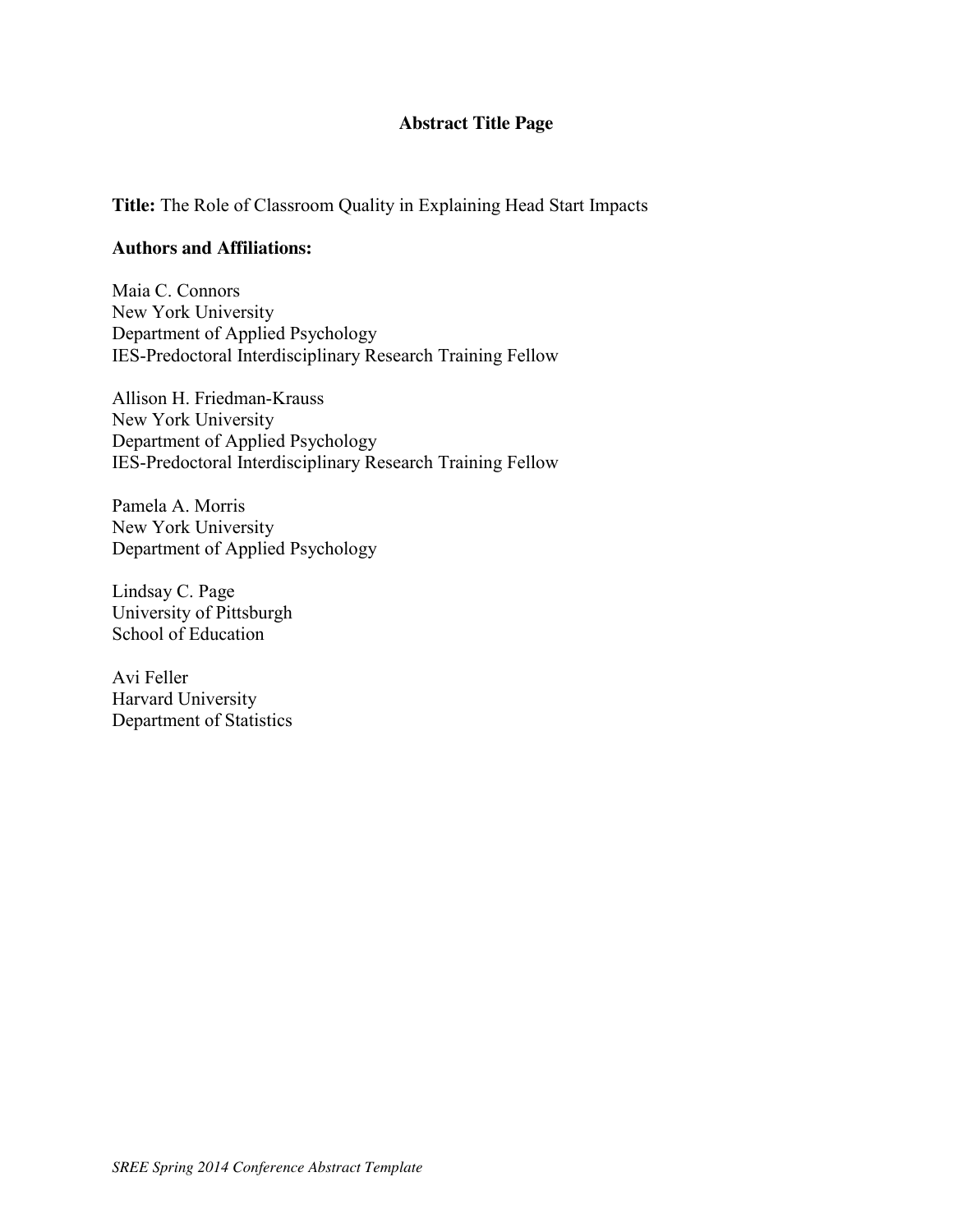## **Abstract Body**

## **Background / Context:**

As a result of the 1998 reauthorization of Head Start, the Department of Health and Human Services conducted a national evaluation of the Head Start program (the Head Start Impact Study, HSIS; Puma et al., 2010). The goal of Head Start is to improve the school readiness skills of low-income children in the United States, and the HSIS found that it does indeed have modest impacts on children's learning. However, questions still remain with regard to the source of those impacts—how much of the effects of the assignment to Head Start are due to the entry into Head Start, the higher quality of Head Start relative to the counterfactual experiences, and/or all the other services that Head Start provides. Although results from the HSIS show that randomization to Head Start led to improvements in the quality of care children received, the original study does not explicitly explore classroom quality as a mechanism for explaining those impacts on children's learning. Thus, a particularly important part of evaluating the effectiveness of Head Start is understanding whether the program improves the quality of participants' early learning environments, and if that improvement in quality contributes to Head Starts' impacts on children's school readiness skills.

There is a substantial body of experimental and correlational research that has found associations between the quality of children's early childhood classrooms and their subsequent academic success (Burchinal, Kainz, & Cai, 2011; Pianta, Barnett, Burchinal, & Thornburg, 2009; Raver et al., 2008; 2011; Zaslow et al., 2010). Nonetheless, despite a wealth of research on how quality and quantity of care are related to *outcomes* for children, there is little rigorous research that make these linkages directly to program *impacts.* Furthermore, most prior research does not fully address issues of selection bias caused by differential care use by families. As such, the current work is important not only in "explaining" the impacts of the HSIS; it also will provide muchneeded causal evidence about the effects of high quality care arrangements on children's developmental outcomes leveraging the random-assignment nature of the HSIS.

# **Purpose / Objective / Research Question / Focus of Study:**

This study seeks to answer the question: Are impacts on Head Start classroom quality associated with impacts of Head Start on children's learning and development? This study employs a variety of descriptive and quasi-experimental methods to explore the role of classroom quality as a mediator or mechanism of Head Start impacts.

#### **Setting:**

The HSIS was designed to be nationally representative of 3- and 4-year-olds attending Head Start programs in the United States and included children in 22 states. Observations of classroom quality occurred in the child's primary care setting, including Head Start centers, other public and private center-based care facilities, and family child care homes. Direct assessments of children's cognitive skills occurred in the child's Head Start center or home.

#### **Population / Participants / Subjects:**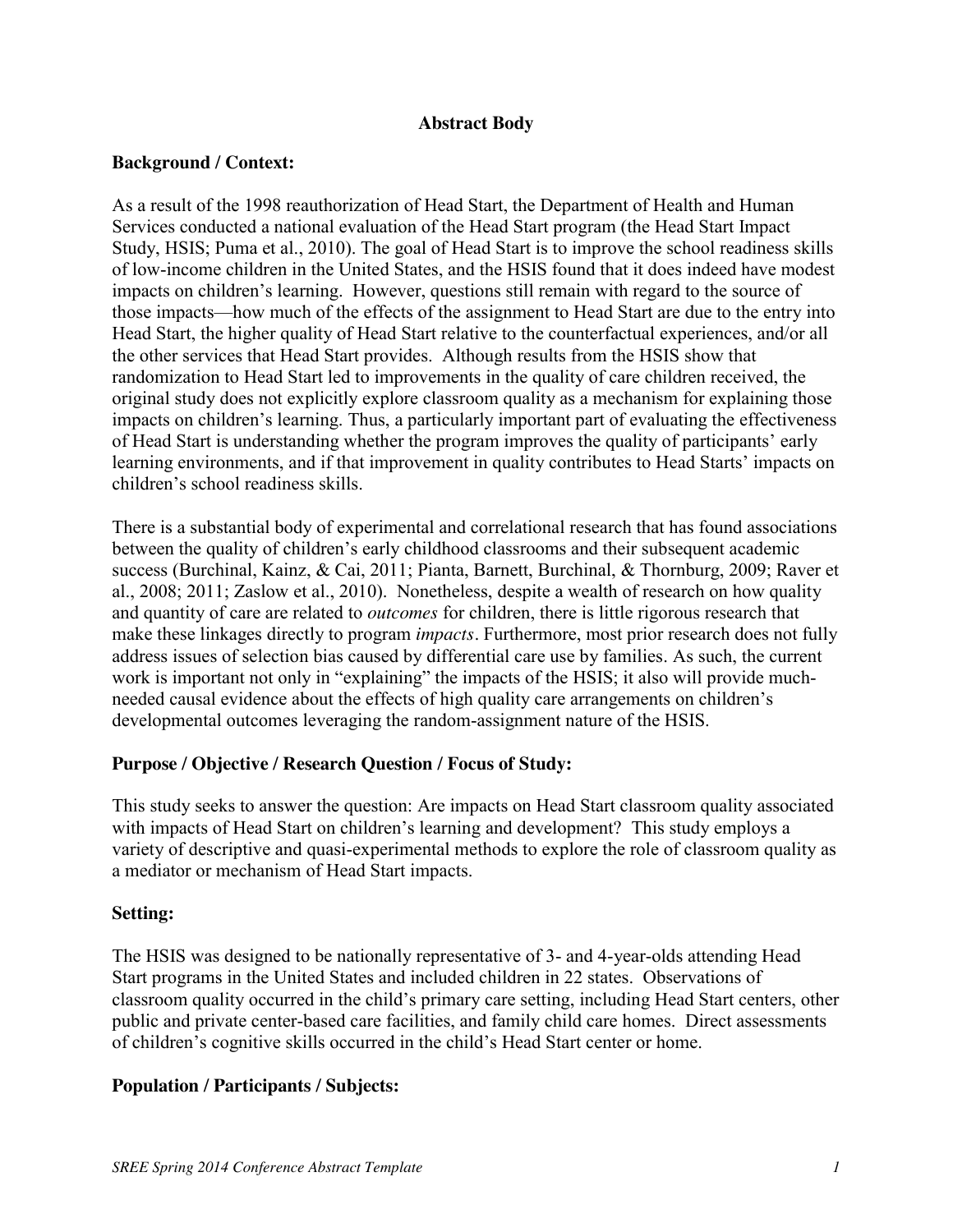This research uses data from the HSIS and includes 4,440 3- and 4-year-old children who were randomly assigned off a waitlist to either receive an invitation to participate in Head Start services or to the control group. Children initially applied to 351 Head Start programs across 81 Head Start grantees. A total of 2,644 children were randomized to receive Head Start services and 1,796 were randomized to the control group. Following randomization, children enrolled in a total of 1,632 classrooms across 930 Head Start and non-Head Start centers.

## **Intervention / Program / Practice:**

Children were randomly assigned to receive Head Start services or to a control group. The control group did not have access to Head Start; instead, some children in the control group enrolled in other center-based or family child care programs while others stayed at home with a parent, relative, or other caregiver (collectively referred to as parental care). As Head Start is based on a "whole child" model, children randomly assigned to the Head Start group had access to a set of comprehensive services including preschool education, medical, dental, and mental health care, nutrition services, and parental involvement activities.

## **Research Design:**

Random assignment occurred prior to the beginning of the 2002-03 school year. Children were randomly assigned to Head Start within center groups rather than individual centers because of the small size of many centers: small centers were combined with nearby centers into 202 center groups. Data collection began during the fall of 2002, and classroom quality was measured during the winter and spring of 2003. Direct assessments of children's cognitive skills occurred in the fall of 2002 and spring of 2003.

#### **Data Collection and Analysis:**

Measures of children's cognitive skills include early receptive language (Peabody Picture Vocabulary Test; Dunn, Dunn, & Dunn, 1997), math skills (Woodcock Johnson III Applied Problems), and early literacy (Woodcock Johnson III Letter-Word Identification; Woodcock, McGrew, & Mather, 2001). Classroom quality was assessed using three tools: The Early Childhood Environment Rating Scale (ECERS-R; Harms, Clifford, & Cryer, 1998), The Family Day Care Rating Scale (FDCRS; Harms & Clifford, 1989), and the Arnett Caregiver Interaction Scale (CIS; Arnett, 1989). The ECERS-R and FDCRS are analogous observational tools that are used to measure quality in classrooms in center-based early childhood programs and family child care settings, respectively. Items and subscales assess the quality of space, materials, and experiences including language interactions between teachers and children. The CIS is an observational tool that focuses on the quality of interactions and relationships between teachers and children, and was used in both center-based and family child care programs. Trained independent researchers completed all observations in Head Start and non-Head Start classrooms as well as family child care homes. To improve measurement of quality, the current study utilizes three construct-specific measures of classroom quality created through exploratory and confirmatory factor analysis of items across these tools: Materials & Space for Learning, Positive Teacher-Child Interactions, and Negative Teacher-Child Interactions; all factors range from 0 to 1 (Connors, Friedman-Krauss, Jones, Morris, & Yudron, 2013).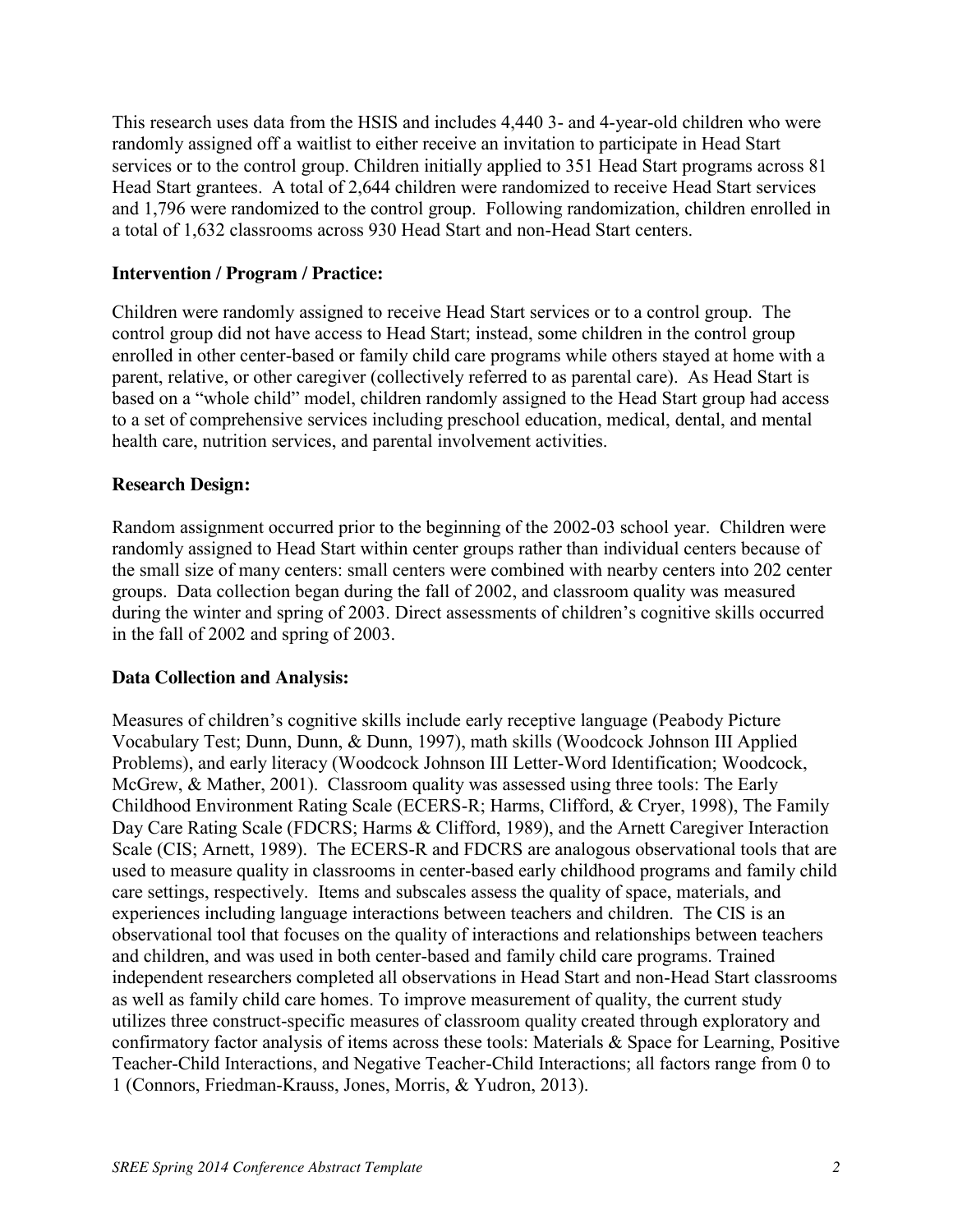Observational classroom quality data is missing for three different groups: 814 children who were exclusively in parental care, 601 children who were in formal care but whose classroom was not observed, and 601 children who were missing data on their type of child care setting as well as a classroom observation. Missing classroom quality data is a serious threat to our ability to understand 1) if random assignment to Head Start resulted in impacts on classroom quality, 2) if classroom quality predicts variation in impacts of Head Start random assignment, and 3) if classroom quality is a mechanism through which Head Start impacts children's outcomes.

In order to handle these three types of missing data, initial analyses explore the impacts of treatment random assignment on classroom quality using multinomial logit models to estimate the joint impact of randomization to Head Start on children's movement into formal care, classrooms that were observed, and higher quality care:

 $Pr(Y_{quality}) = B_0 + B_1$ Treatment +  $B_2$  $\sum$ center groups + *e* 

To facilitate these analyses, the three measures of classroom quality were dichotomized into high and low quality using the rough equivalent of high quality as defined by the HSIS (i.e. 5 out of 7 on the ECERS-R and 3 out of 4 on the CIS), and as indicated by the literature on early childhood classroom quality thresholds (Zaslow et al., 2010).

Future analyses will build on these initial findings and extend them using quasi-experimental methods that can begin to answer the causal question of whether impacts on classroom quality explains impacts of Head Start on children's learning. Quantitative methods for modeling mediational processes are an exciting and active area of exploration in the recent methodological literature (e.g. Rubin, 2004; Bloom, 2006; Gallop et al., 2009; VanderWeele & Vansteelandt, 2009; Bullock, Green, & Ha, 2010; Imai, Keele, & Tingley, 2010; Page, 2011a, 2011b). Nevertheless, the field of causal mediation analysis is still very much in its infancy. Therefore, we will capitalize on several analytic approaches—such as OLS regression, instrumental variables (IV) estimation, and, to the extent possible, principal stratification—to "surround" our substantive question (i.e. triangulate the findings) regarding the causal drivers of Head Start impacts. This multi-pronged analytic approach will help us understand how early childhood program quality effects the impact of Head Start on children's learning. A benefit of the principal stratification approach is that it allows us to formally evaluate the tenability of the assumptions underpinning IV estimation. However, this approach increases the "cost" of modeling and makes additional assumptions. In doing this set of work, we aim to (1) answer critical substantive questions about Head Start as well as (2) learn valuable methodological lessons about how to conduct meditational analysis in experimental studies.

# **Findings / Results:**

As shown in table 1, there is substantial variation in quality of Head Start classrooms, with scores ranging from below .27 to above .91 on all three measures of classroom quality (please insert table 1 here).

Results of the multinomial logit models indicate that random assignment to Head Start is indeed associated with increases in all three classroom quality factors (please insert figures 1-3 here).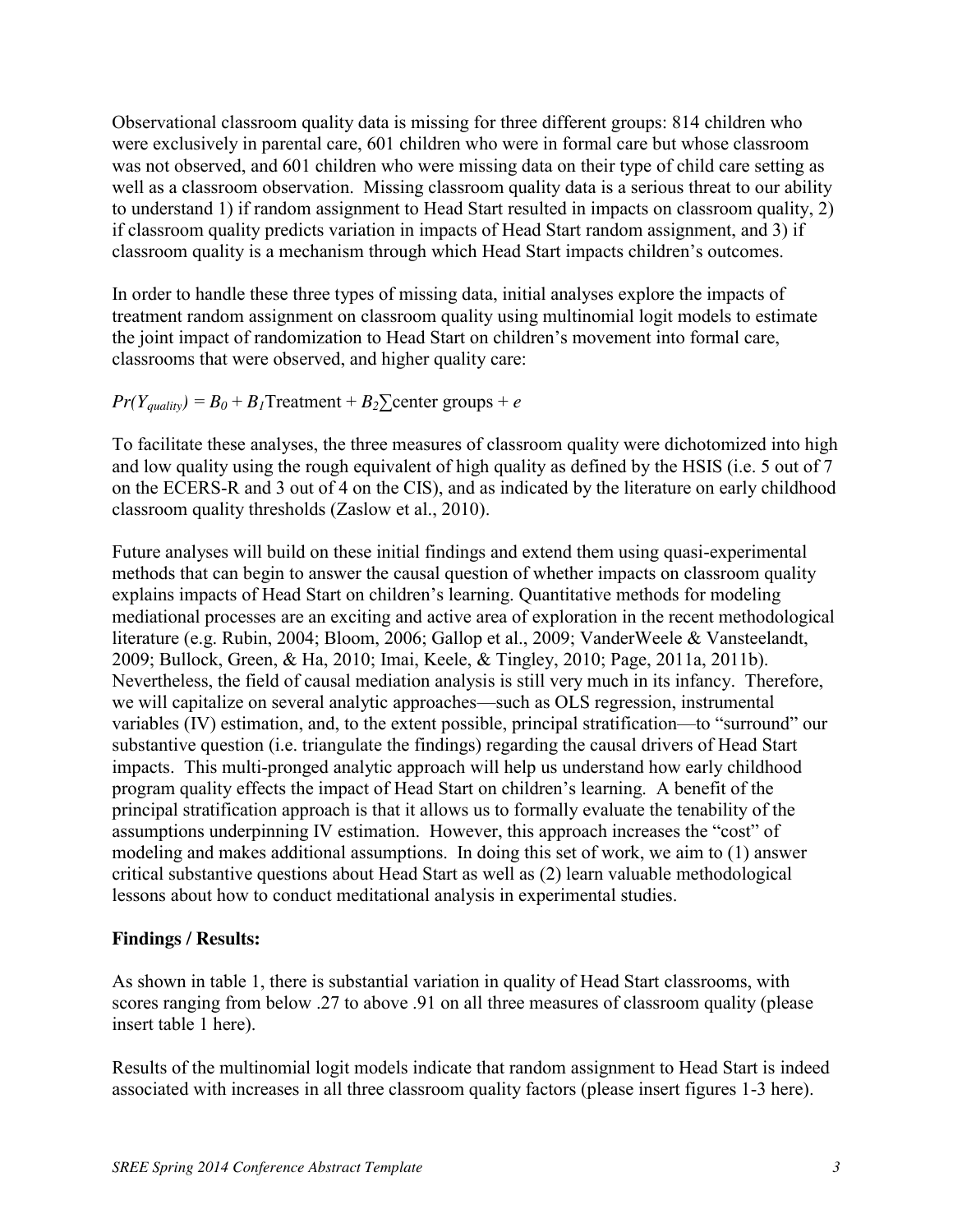For example, 44% of children in Head Start compared to 6% of children in the control group are predicted to be in classrooms characterized by high quality Materials & Space, a difference of 38 percentage points. Similarly, 88% of children in Head Start compared to 36% of children in the control group are predicted to be in classrooms characterized by high quality Positive Teacher-Child Interactions, a difference of 52 percentage points. In addition, these analyses indicate that random assignment to Head Start is associated with increases in access to formal care (50% of children in the control group are predicted to be in parent care compared to only 11% of the treatment group, a difference of 39 percentage points) and increases in the ability of researchers to observe the quality that care (nearly twice as many children in the control group were in formal care that is missing a quality observation compared to children in the treatment group), an issue that we will attend to carefully in addressing our question of interest.

Further analyses will focus on the "second stage" of this analysis, examining how these impacts on quality are associated with impacts on outcomes for children using such approaches as IV and principal stratification approaches, as discussed above.

## **Conclusions:**

Our preliminary findings show that random assignment to Head Start is associated with children's entry into care, as well as the quality of the care arrangements that they receive. Future analyses will address critical questions about the extent to which these impacts on quality are associated with impacts on child outcomes, using a variety of analytic approaches. In presenting these results, we will discuss the strengths and assumptions underlying these approaches in assessing the causal effects of quality of care on outcomes for children.

The study we propose is uniquely positioned to inform Head Start programming. Our emphasis on the predictors and mechanisms of impacts will inform questions of investment in and implementation of various features of Head Start, including both structural and process aspects of program quality. The HSIS data and these analyses provide a means to learn more about which Head Start classrooms and centers are most effective at supporting children's development. With new methodological advances in estimating causal effects in randomized trials, we are particularly well suited to take on these challenging questions. Armed with the knowledge that this paper will produce, policymakers and practitioners can make concrete improvements in aspects of their programs that are likely to make a substantial difference in outcomes for children.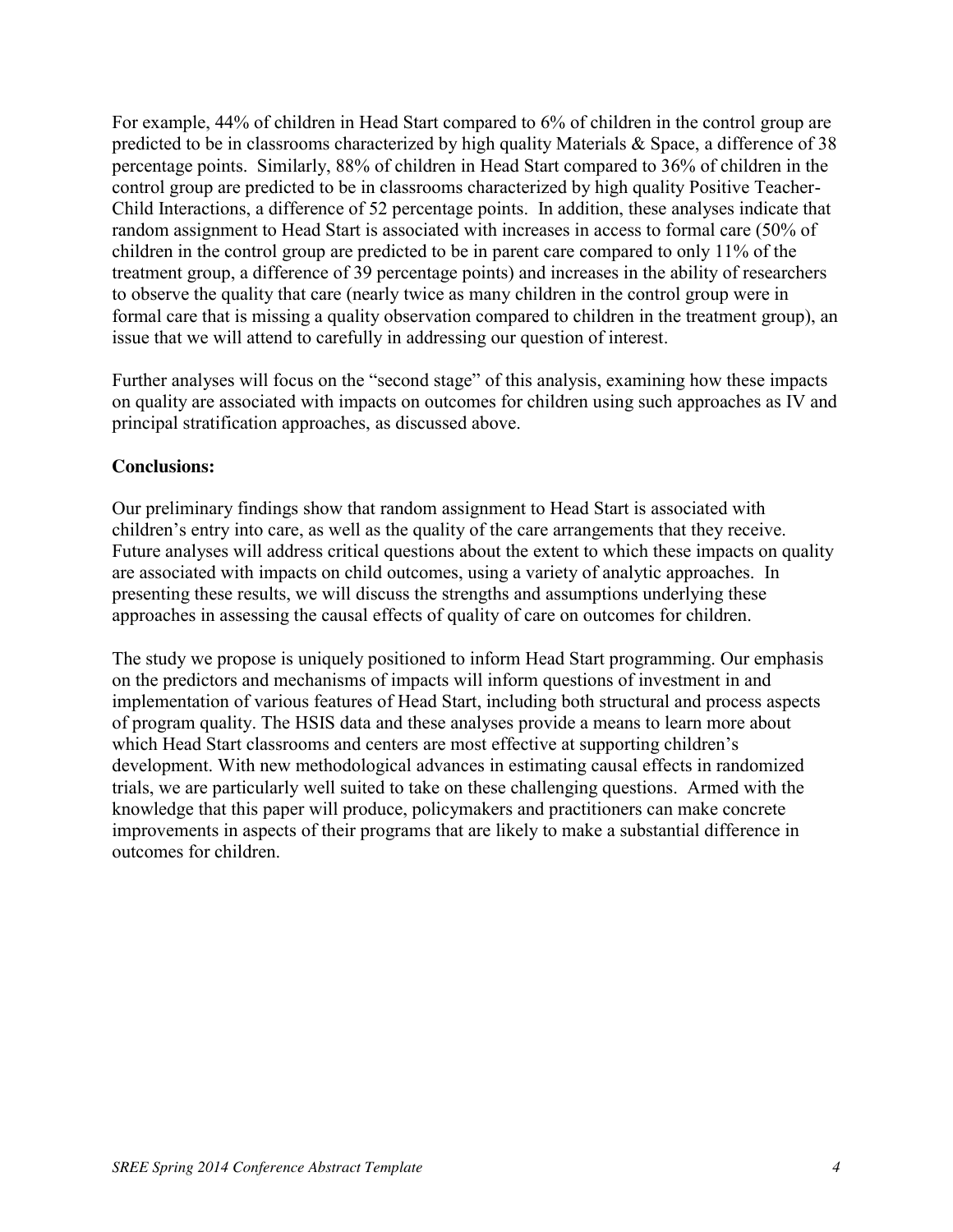#### **Appendices**

#### **Appendix A. References**

- Arnett, J. (1989). *Arnett Caregiver Interaction Scale.* Retrieved from Jaeger, E. & Funk, S. (2001). *The Philadelphia Child Care Study: An Examination of Quality in Selected Early Education and Care Settings.* Philadelphia, PA: Saint Joseph's University.
- Bloom, H. S. (2006). *Learning More from Social Experiments: Evolving Analytic Approaches*. New York: Russell Sage Foundation.
- Bullock, J. G., Green, D. P., & Ha, S. E. (2010). Yes, but what's the mechanism? (Don't expect an easy answer). *Journal of Personality and Social Psychology*, *98*, 550-558.
- Burchinal, M. R., Kainz, K., & Cai, Y. (2011). How well are our measures of quality predicting to child outcomes: A meta-analysis and coordinated analyses of data from large scale studies of early childhood settings. In M. Zaslow, I. Martinez-Beck, K. Tout & T. Halle (Eds.), *Measuring quality in early childhood settings*. Baltimore: Brookes Publishing.
- Connors, M.C., Friedman-Krauss, A.H., Jones, S.M., Morris, P.A., & Yudron, M. (2013, November). Refining early measures of classroom quality. In P. Morris (Chair) *Moderators, mechanisms, methods and measurement in the Head Start Impact Study: Findings from the Secondary Analysis of Variation in Impacts of Head Start (SAVI) Center.* Symposium to be presented at the Association for Public Policy Analysis and Management Fall Research Conference, Washington, D.C.
- Dunn, L.M., Dunn, L.L., and Dunn, D.M. (1997). *Peabody picture and vocabulary test, third edition (PPVT).* Circle Pines, MN: American Guidance Service.
- Gallop, R., Small, D. S., Lin, J. Y., Elliott, M. R., Joffee, M., & Ten Have, T. R. (2009). Mediation analysis with principal stratification. *Statistics in Medicine*, *28*, 1108-1130.
- Harms, T., & Clifford, R. M. (1989). *Family day care rating scale (FDCRS).* New York, NY: Teachers College Press.
- Harms, T., Clifford, R. M., & Cryer, D. (1998). *Early Childhood Environment Rating Scale (Revised Edition).* New York, NY: Teachers College Press.
- Imai, K., Keele, L., & Tingley, D. (2010). A general approach to causal mediation analysis. *Psychological Methods*, *15*, 309-334.
- Page, L. C. (2011a). Understanding the impact of attending a career academy high school on long-term labor-market outcomes: Bayesian estimation of causal effects in a random assignment study with partial compliance over time. Harvard University: Unpublished Paper.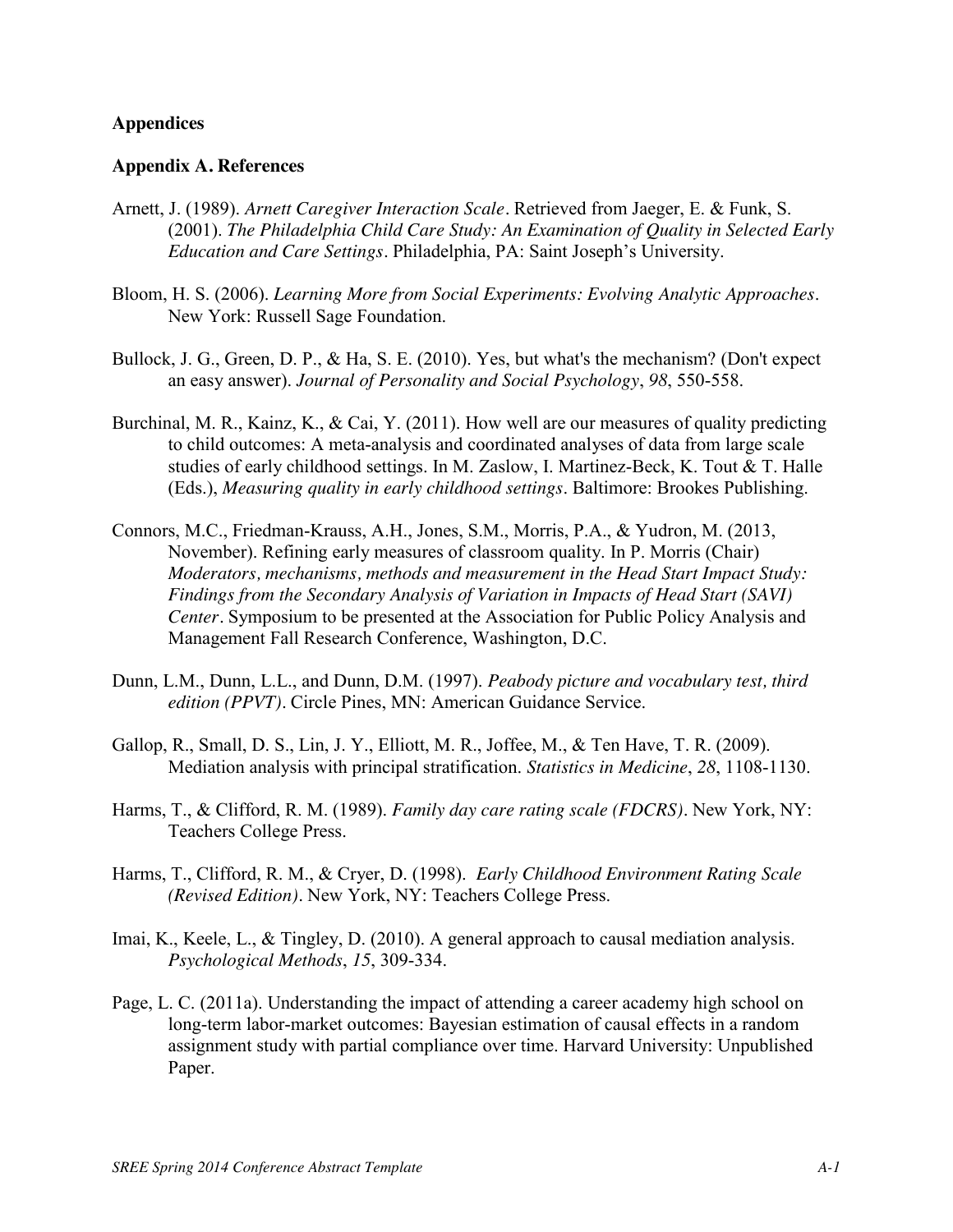- Page, L. C. (2011b). Comparing methodological approaches for conducting mediation analysis: The benefits of principal stratification. Harvard University: Unpublished Paper.
- Pianta, R. C., Barnett, W. S., Burchinal, M. R., & Thornburg, K. R. (2009). The effects of preschool education: What we know, how public policy is or is not aligned with the evidence base, and what we need to know. *Psychological Science in the Public Interest*, *10*, 49–88.
- Puma, M., Bell, S., Cook, R., Heid, C., Shapiro, G., Broene, P., ... & Spier, E. (2010). *Head Start Impact Study. Final Report*. Washington, D.C.: Administration for Children & Families.
- Raver, C. C., Jones, S. M., Li-Grining, C., Metzger, M., Champion, K. M., Sardin, L. (2008). Improving preschool classroom processes: Preliminary findings from a randomized trial implemented in Head Start settings. Early Childhood Research Quarterly, 23, 10-26. doi:10.1016/j.ecrqesq.2007.09.001.
- Raver, C. C., Jones, S. M., Li-Grining, C. P., Zhai, F., Bub, K, & Pressler, E. (2011). CSRP's impact on low-income preschoolers' pre-academic skills: Self-regulation and teacherstudent relationships as two mediating mechanisms. Child Development, 82(1), 362–378. doi:10.1111/j.1467-8624.2010.01561.x
- Rubin, D. B. (2004). Direct and indirect causal effects via potential outcomes. *Scandinavian Journal of Statistics*, *31*, 161-170.
- VanderWeele, T. J. & Vansteelandt, S. (2009). Conceptual issues concerning mediation, interventions and composition. *Statistics and its Interface*, *2*, 457-468.
- Woodcock, R.W., McGrew, K.S., and Mather, N. (2001). *Woodcock-Johnson III tests of achievement.* Itasca, IL: Riverside Publishing.
- Zaslow, M., Anderson, R., Redd, Z., Wessel, J., Tarullo, L., & Burchinal, M. (2010). *Quality Dosage, Thresholds, and Features in Early Childhood Settings: A Review of the Literature, OPRE 2011-5*. Washington, DC: Office of Planning, Research and Evaluation, Administration for Children and Families, U.S. Department of Health and Human Services.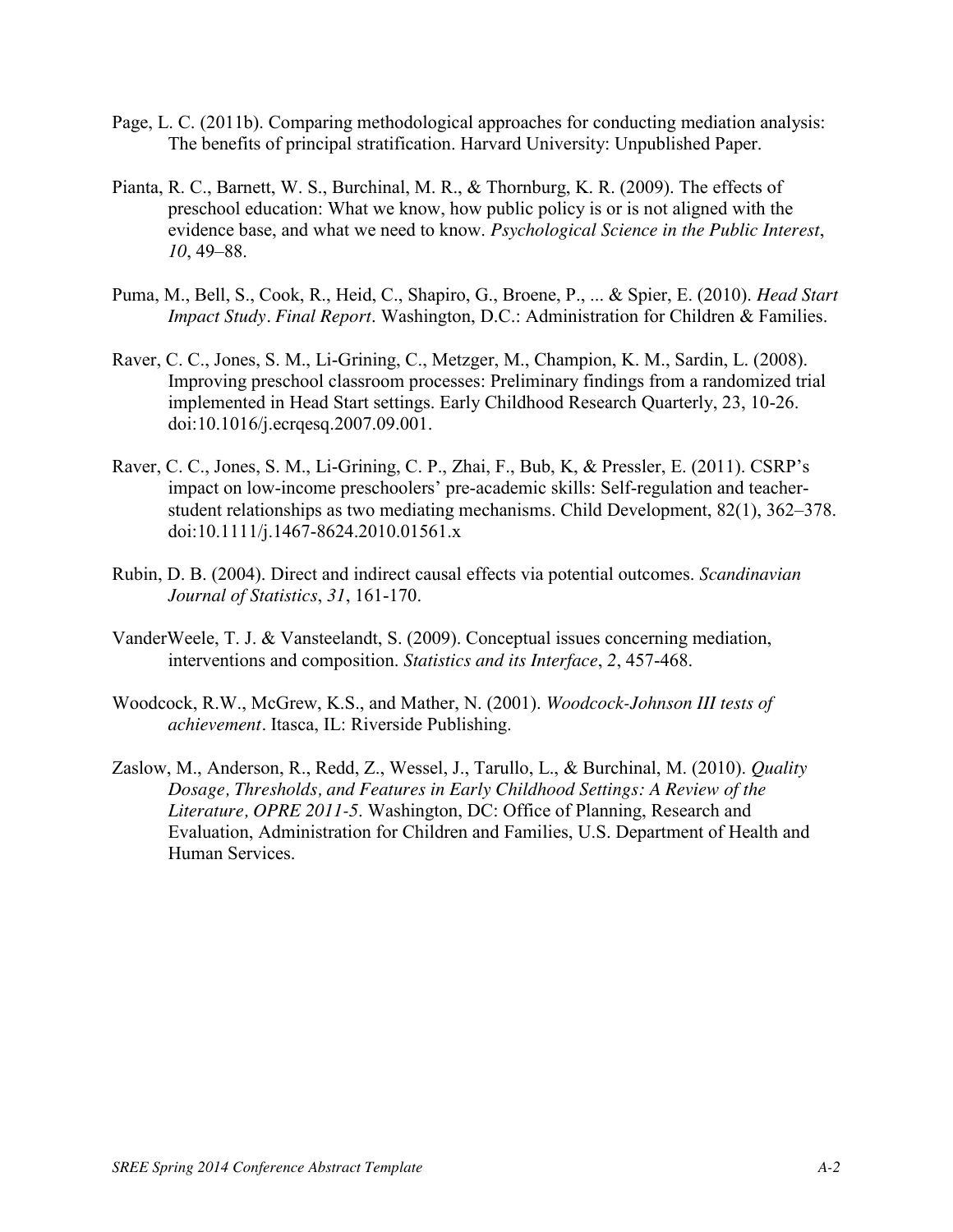# **Appendix B. Tables and Figures**

|                                     | N   | Mean  | SD.   | Min   | Max   |
|-------------------------------------|-----|-------|-------|-------|-------|
| Materials & Space for Learning      | 914 | 0.712 | 0.138 | 0.189 | 000.1 |
| Positive Teacher-Child Interactions | 914 | 0.812 | 0.139 | 0.263 | 1.000 |
| Negative Teacher-Child Interactions | 912 | 0.288 | 0.078 | 0.250 | 0.917 |

Table 1. *Descriptive statistics of three measures of the quality of Head Start classrooms*



*Figure 1*. Impacts of random assignement to Head Start on use of formal care and the Materials & Space for Learning in children's classrooms.